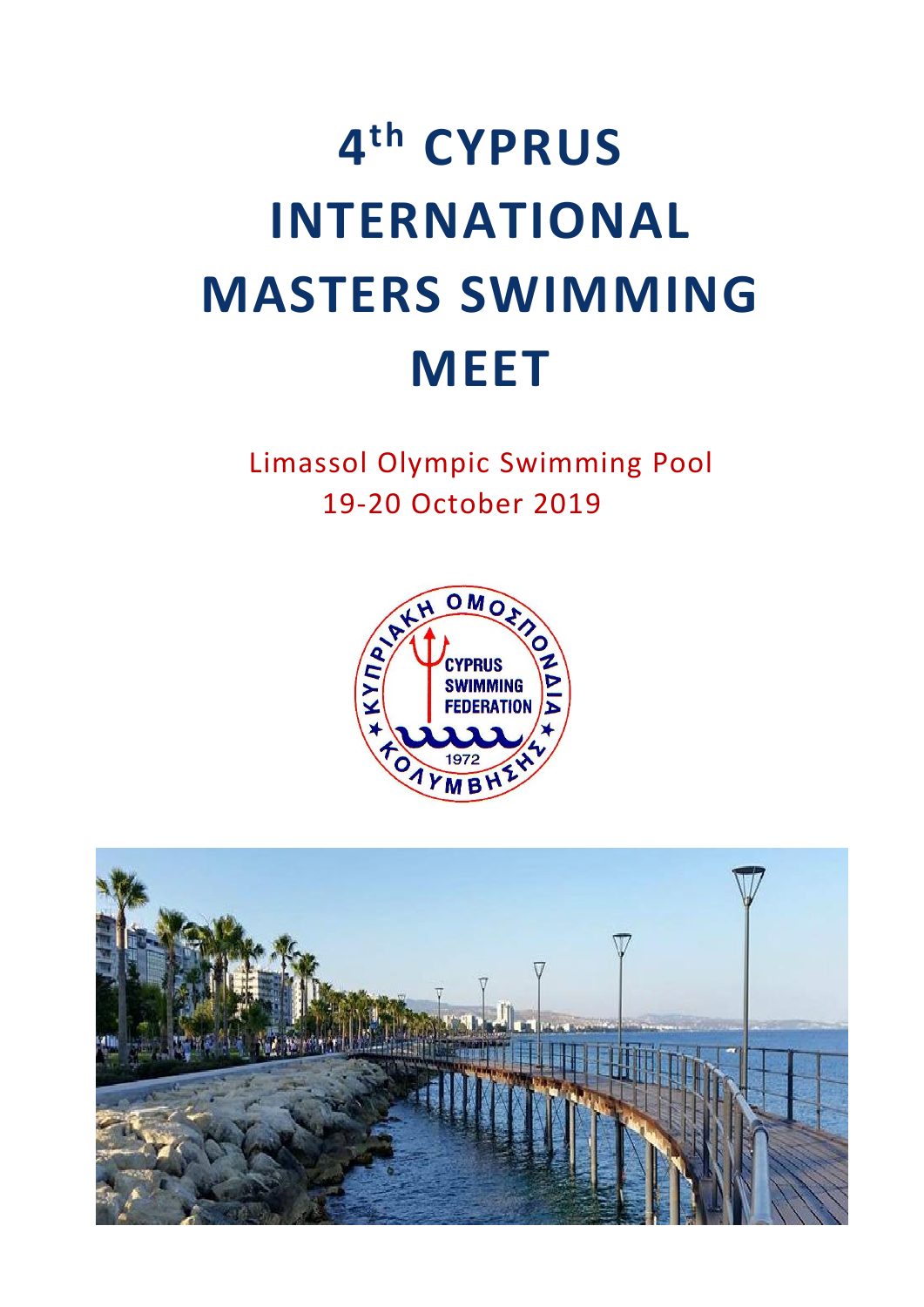# **INVITATION**

### **The Cyprus Swimming Federation is delighted to invite you to the 4 th Cyprus International Masters Swimming Meet.**

Dear international friends,

Combine a beautiful Mediterranean holiday in the sun with the 4<sup>th</sup> Cyprus International Masters Swimming Meet in the beautiful city of Limassol, over the weekend of 19 - 20 October 2019. Hosted by the Cyprus Swimming Federation aims to promote participation in Masters Swimming in the spirit of friendship, respect and peace.

The swimming program will cover all strokes from 50m to 200m, plus 400m, 800m and 1500m freestyle, 200m and 400m Individual Medley, and team events in the 4x50m Freestyle, 4x50m Mixed Freestyle and 4x50m Mixed Medley Relays.

The Limassol Olympic Pool is situated in the heart of the tourist area of the City, right next to the beach. It is the best swimming facility on the Island and the venue for most national and international competitions organised by the Cyprus Swimming Federation.

Limassol is easily accessible via modern highways either from Larnaca International Airport, just 40 minutes' drive to the swimming pool area or Paphos International Airport, at just 50 minutes' drive.

October is a busy period in Limassol and we strongly suggest that you secure accommodation early to get the best deal.

Thank you for supporting the 4<sup>th</sup> Cyprus International Masters Swimming Meet and we look forward to welcoming you to Cyprus in October.

Best regards,

#### **CYPRUS SWIMMING FEDERATION**

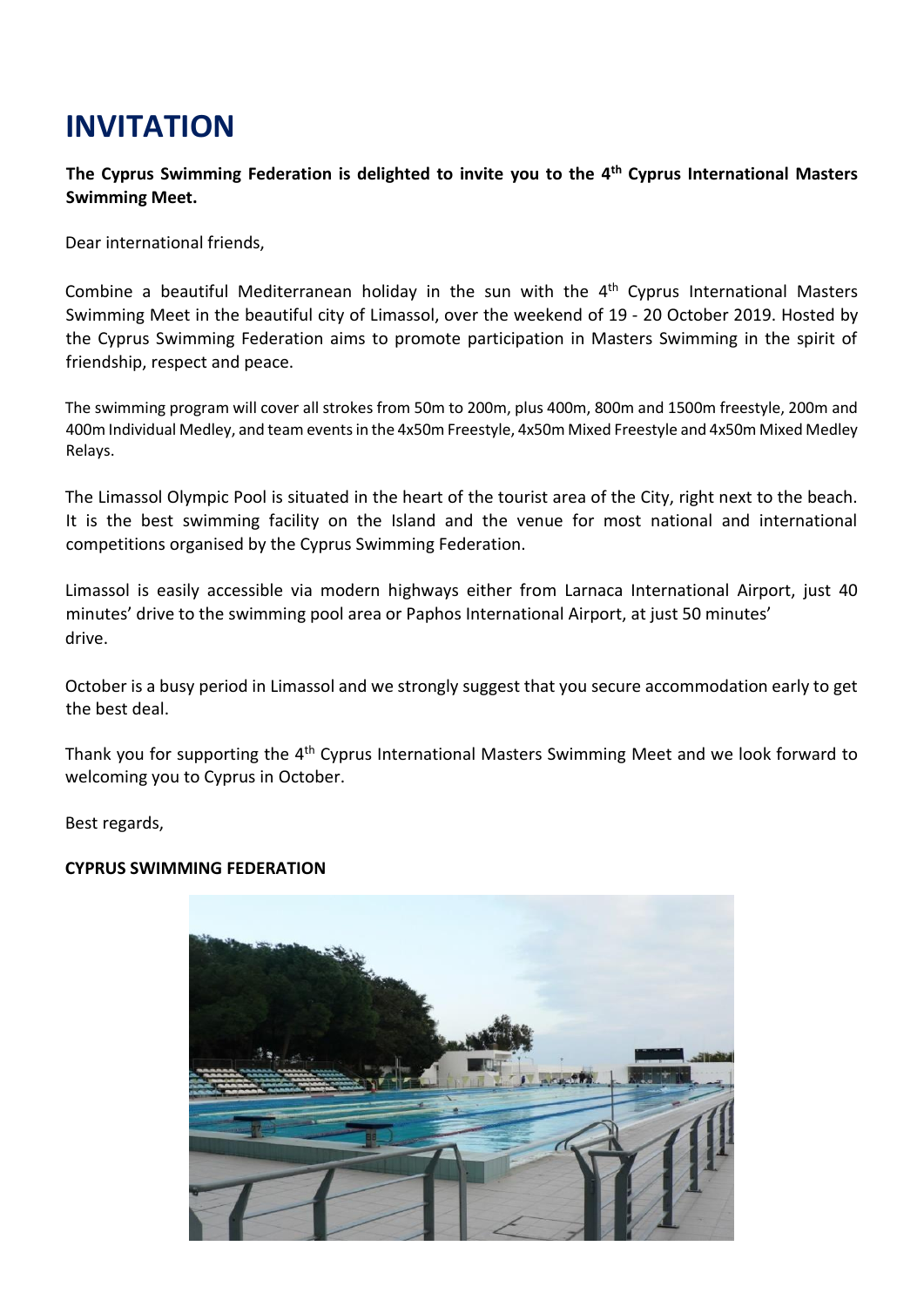## **MEET INFORMATION**

| Date:                        | Saturday 19 to Sunday 20 October 2019                                                                                                                                                                                                                                                                                                                                                                                                                               |  |
|------------------------------|---------------------------------------------------------------------------------------------------------------------------------------------------------------------------------------------------------------------------------------------------------------------------------------------------------------------------------------------------------------------------------------------------------------------------------------------------------------------|--|
| <b>Meet Format:</b>          | Timed Finals Long Course (50 m)                                                                                                                                                                                                                                                                                                                                                                                                                                     |  |
| Venue:                       | LIMASSOL OLYMPIC SWIMMING POOL<br>50m outdoor with 8 lanes Warm up pool<br>22m outdoor pool with 4 lanes                                                                                                                                                                                                                                                                                                                                                            |  |
| <b>Timing:</b>               | Electronic timing (DAKTRONICS)                                                                                                                                                                                                                                                                                                                                                                                                                                      |  |
| <b>Organiser:</b>            | <b>CYPRUS SWIMMING FEDERATION</b><br>Address:<br>P.O. Box 23931, 1687 Nicosia, Cyprus<br>Phone:<br>+357 22449841<br>+357 22449842<br>Fax:<br>Email: Email:<br>koek@logos.cy.net<br>Web site:<br>www.koek.org.cy                                                                                                                                                                                                                                                     |  |
|                              | For all matters regarding the meet please use only the above contact numbers<br>and email.                                                                                                                                                                                                                                                                                                                                                                          |  |
| <b>Organising Committee:</b> | Meet Manager: Alexandros Christoforou<br>Meet Secretary: Maria Loizidou Kyriacou<br>Meet Referee: Petros Arestis                                                                                                                                                                                                                                                                                                                                                    |  |
| <b>Eligibility:</b>          | The event is open to any man or woman aged over 25. Competitors must be<br>aware of the need of being well prepared and medically fit before entering into<br>the competition. A medical examination prior to the event is highly<br>recommended. Each swimmer shall assume full responsibility for the risks<br>involved in competing in such competition by signing a declaration that certifies<br>that he/she has been cleared to take part in the competition. |  |
| <b>Entries:</b>              | Entries have to be made by stating the athlete's birthday, nationality, contact<br>details and the entry times. All entry forms must be submitted via email or fax<br>by midnight of 11th October 2019. No entries will be accepted after the<br>deadline.                                                                                                                                                                                                          |  |
| <b>Registration:</b>         | The registration will take place at the swimming pool as follows:<br>09.00-12.00hrs & 17.00-19.00<br>Friday, 18 October 2019                                                                                                                                                                                                                                                                                                                                        |  |
|                              | The registration fee for the Meet is $\epsilon$ 20 and must be paid during the<br>registration.                                                                                                                                                                                                                                                                                                                                                                     |  |
|                              | Each swimmer must present to the Secretariat a valid passport or identity<br>card.                                                                                                                                                                                                                                                                                                                                                                                  |  |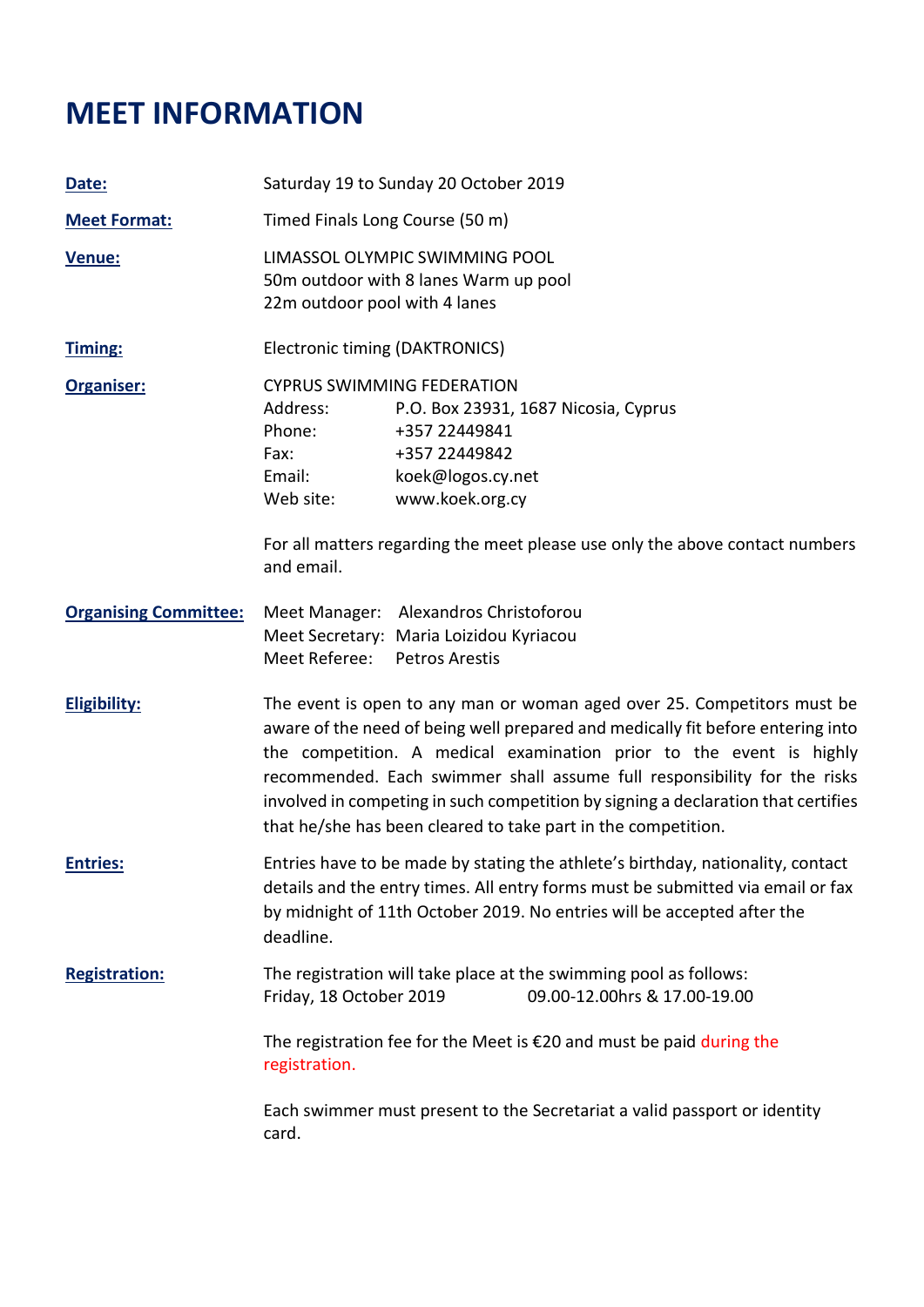| <b>Entry Fees:</b>        | Entry fees:                                                                                                                                                                                                                              | Each swimmer may participate in up to 6 individual events.<br>EUR 5,00 per individual event entry<br>EUR 10,00 per relay event entry |
|---------------------------|------------------------------------------------------------------------------------------------------------------------------------------------------------------------------------------------------------------------------------------|--------------------------------------------------------------------------------------------------------------------------------------|
|                           |                                                                                                                                                                                                                                          | Entry fees must be paid in cash during the registration.                                                                             |
| <b>Training:</b>          | The pool will be available for training on 18 <sup>th</sup> of October 2019 between 10.00-<br>12.00hrs                                                                                                                                   |                                                                                                                                      |
| <b>Results:</b>           | The official results will be organised by event, gender and age group. They will<br>be posted on bulletin board at the venue soon after each event and the Cyprus<br>Swimming Federation website as soon as possible after each session. |                                                                                                                                      |
| <b>Dates to remember:</b> | 11/10/2019<br>16/10/2019                                                                                                                                                                                                                 | Deadline to submit the entry and Declaration Forms<br>Cancellation of entries                                                        |
| <b>Awards:</b>            |                                                                                                                                                                                                                                          | Medals for the 1st, 2nd and 3rd place winners for each event in each category.<br>Cup for the oldest competitor in each gender.      |

### **MEET EVENTS & AGE GROUPS**

#### **Individual Events:**

50, 100, 200, 400, 800, 1500 m Freestyle 50, 100, 200 m Backstroke 50, 100, 200 m Breaststroke 50, 100, 200 m Butterfly 200, 400 m Individual Medley

#### **Individual Events Age Groups:**

| 25-29 | 30-34 | $35 - 39$ | 40-44 | 45-49 |
|-------|-------|-----------|-------|-------|
| 50-54 | 55-59 | 60-64     | 65-69 | 70-74 |
| 75-79 | 80-84 | 85-89     | 90-94 | 95-99 |

#### **Relay Events:**

4 x 50m Freestyle 4 x 50m Mixed Freestyle Relay (2 women and 2 men) 4 x 50m Mixed Medley Relay (2 women and 2 men)

#### **Relay Events Age Groups:**

| $100 - 119$ | $120 - 159$ | $160 - 199$ | $200 - 239$ |
|-------------|-------------|-------------|-------------|
| $240 - 279$ | $280 - 319$ | $320 - 359$ |             |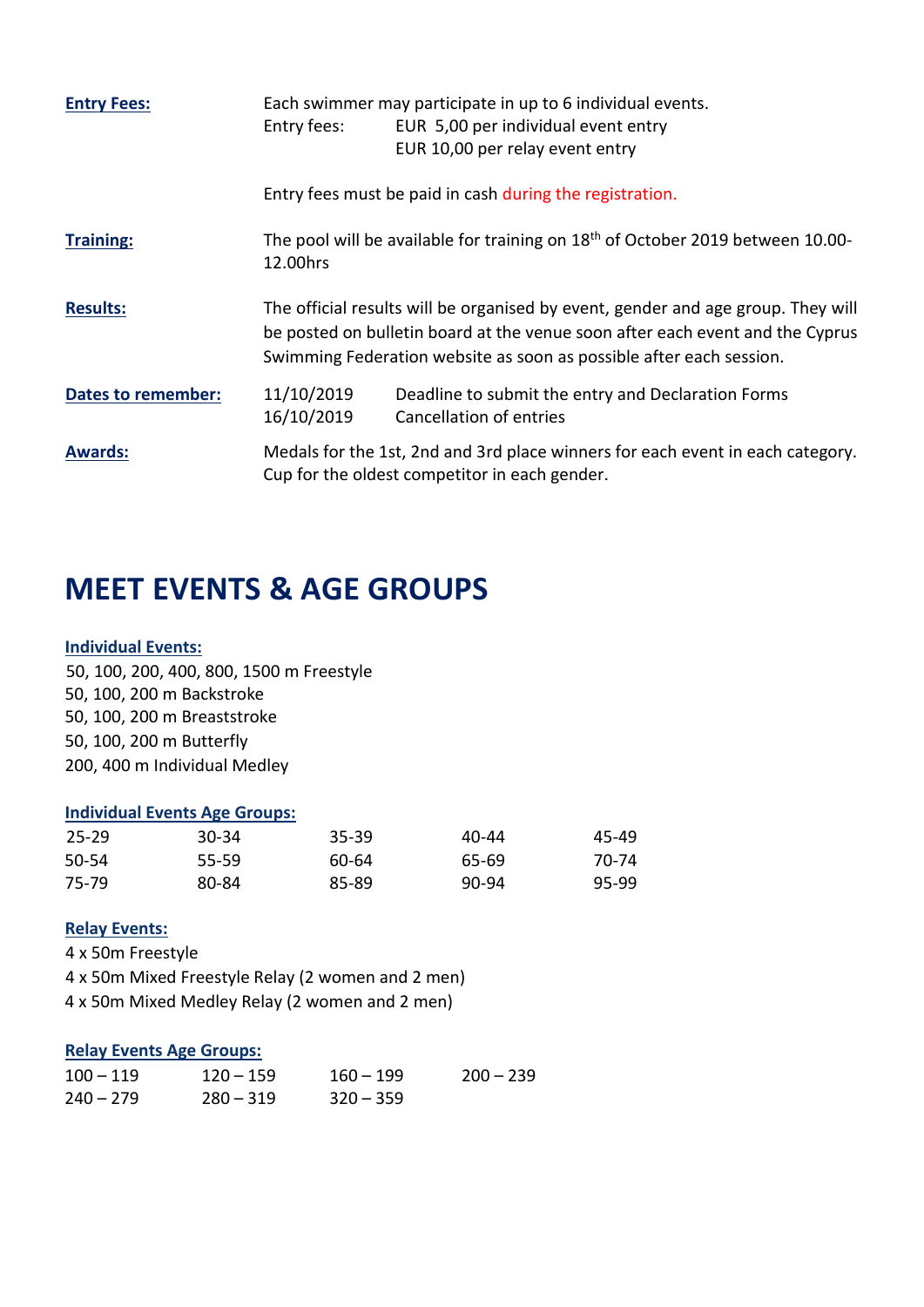### **MEET PROGRAMME**

### **Saturday, 19/10/2019 Sunday, 20/10/2019** 1<sup>st</sup> Session **Warm up starts at 07.45 Warm up starts at 07.45**

**1.** 50m Backstroke M

- **2.** 50m Backstroke W
- **3.** 400m Freestyle M
- **4.** 400m Freestyle W
- **5.** 200m Butterfly M
- **6.** 200m Butterfly W
- **7.** 200m Individual Medley M
- **8.** 200m Individual Medley W
- **9.** 4 х 50m Freestyle Mixed Relay

**Awards ceremony**

#### **Saturday, 19/10/2019 2 nd Session Warm up starts at 15.45 Session starts at 17:00**

- **10.** 50m Freestyle M
- **11.** 50m Freestyle W
- **12.** 200m Breaststroke M
- **13.** 200m Breaststroke W
- **14.** 400m Individual Medley M
- **15.** 400m Individual Medley W
- **16.** 800m Freestyle M
- **17.** 1500m Freestyle W
- **18.** 4 х 50m Freestyle M Relay

**Awards Ceremony**

# **st Session 3rd Session Session starts at 09:00 Session starts at 09.00**

- **19.** 200m Freestyle W
- **20.** 200m Freestyle M
- **21.** 50m Butterfly W
- **22.** 50m Butterfly M
- **23.** 100m Backstroke W
- **24.** 100m Backstroke M
- **25.** 100m Breaststroke W
- **26.** 100m Breaststroke M
- **27.** 800m Freestyle W
- **28.** 1500m Freestyle M
- **29.** 4 x 50m Freestyle W Relay

**Awards ceremony**

**Sunday, 20/10/2019 4 th Session Warm up starts at 15.45 Session starts at 17:00** 

- **30.** 50m Breaststroke W
- **31.** 50m Breaststroke M
- **32.** 100m Freestyle W
- **33.** 100m Freestyle M
- **34.** 100m Butterfly W
- **35.** 100m Butterfly M
- **36.** 200m Backstroke W
- **37.** 200m Backstroke M
- **38.** 4 х 50m Medley Mixed Relay

**Awards Ceremony**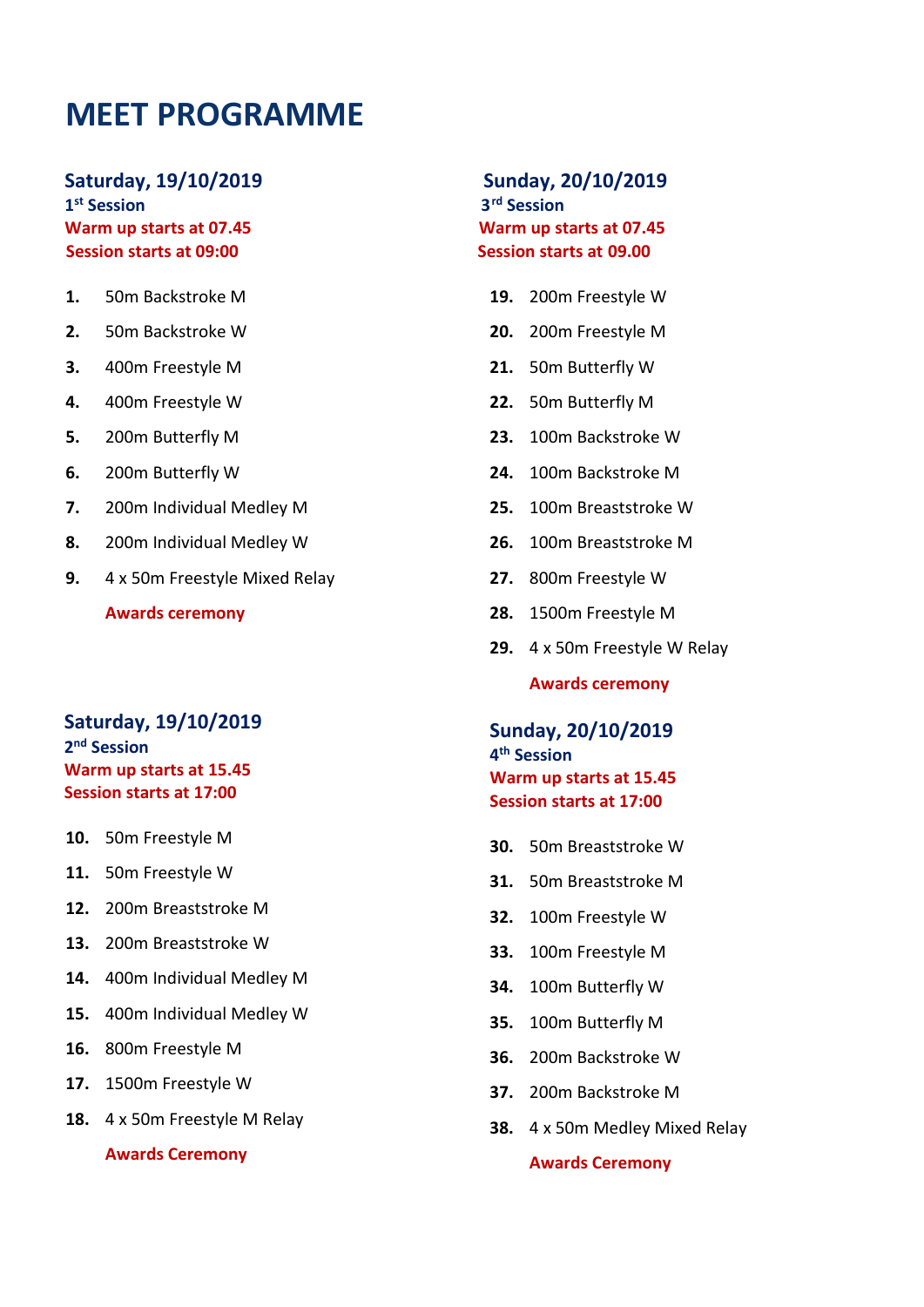# **RULES & REGULATIONS**

- 1. The competition will be held according to FINA rules and regulations.
- 2. Swimmers may swim only using FINA approved swimming costumes. No swimmer will be allowed to wear 2 or more suits at the same time.
- 3. In each event swimmers will be seeded according to their entry time and will compete against participants with similar times regardless of age. All events will be run slowest to fastest. The results will be separated according to the age groups.
- 4. The entry lists will be published on the Organiser's website on Thursday, 17 October 2019, at noon. Changes or amendments on the afternoon of the meet and/or during the competition will not be accepted. It is the swimmers' responsibility to confirm proper registration.
- 5. Cancellations for individual events must be received by Wednesday, 16 October 2019, before noon. After this date, there will be no cancellations.
- 6. During the meet, swimmers must be present at the call room on time. Swimmers missing their heat will be automatically scratched from that event. Members of the organising team will identify swimmers before each event and send them to the start. After finishing their heat, each swimmer must remain in the pool and avoid touching the electronic touchpads. Once the next heat starts, swimmers who have completed their heat, must leave through the steps on both sides of the pool avoiding contact with the touchpads.
- 7. Mixed relays must be composed of 2 men and 2 women.
- 8. Relay teams must be submitted to Meet Management at least one hour before each session. All submissions must specify the age group of the team, swimmers' names, ages as of Dec 31, 2019, each swimmer's gender and the order of swimmers. Seeding for all relay teams will be randomly drawn and posted on the bulletin board 30 minutes before they commence. Relay team members must swim in the order shown on the card as presented to the lane timers or else they will be disqualified.
- 9. Every swimmer will be allowed to participate in only one relay team in each relay event.
- 10. In case there are many heats in the 800m and 1500m events, swimmers may be seeded to compete in two (2) per lane. Please note that when swimming two per lane, front crawl is the only stroke permitted.
- 11. The top three swimmers of each event and each age group will be awarded medals which will be presented at the end of each session. All competitors will receive participation certificates.
- 12. The competition pool will be available one hour and 15' minutes prior to the start of the meet. The warm-up pool will also be available throughout the meet.
- 13. Lane 8 shall be reserved for slow swimmers. Faster swimmers are encouraged to use lanes 4 and 5 during general warm up.
- 14. Twenty minutes prior to the end of warm-up lanes 1 and 2 shall be designated as sprint lanes. The starts shall be from the normal starting end of the pool with one-way swimming only. Upon completion of the length the swimmer shall leave the lane.
- 15. The warm-up session will end 15 minutes before the beginning of each session.
- 16. All competitors must ensure that they observe all safety announcements and conduct themselves with safety in mind at all times. Swimmers must follow the instructions of the Referee and Safety Marshals and failure to do so may exclude them from the competition.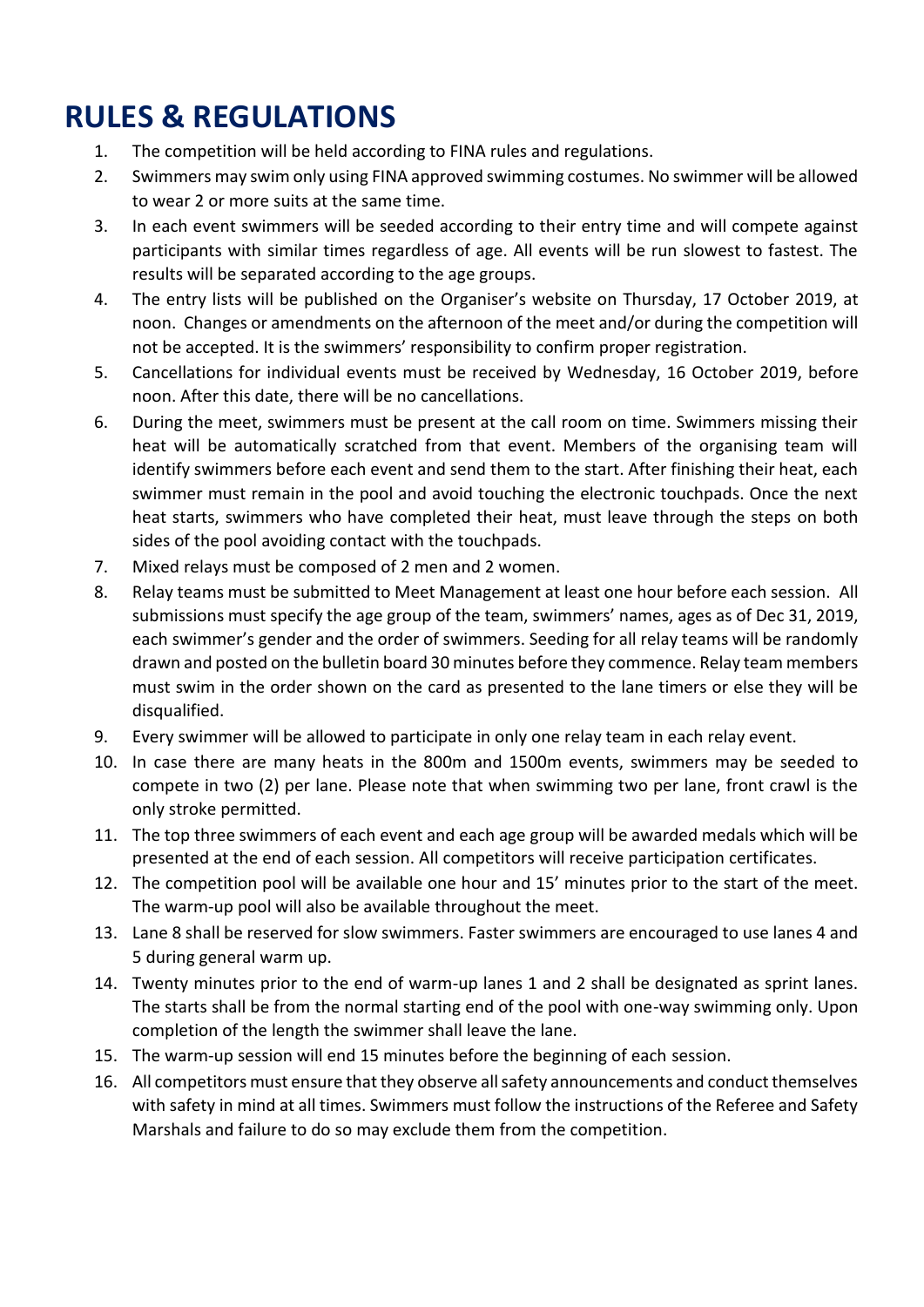# **SAFETY CODE**

All competitors should read the following Safety Code before signing the entry form. The signing and submitting of the entry form confirms that the Competitor has read, understood and agrees to abide by the following:

- 1. All Competitors should seek appropriate medical advice as to the state of their health and to make sure that they do not have any medical condition which would make it inadvisable to participate in Masters Swimming events or any other associated activities.
- 2. Understand that there are inherent risks involved in participating in competitions including the possibilities of injury and accident and undertake to conduct themselves in a responsible and proper manner.
- 3. Undertake at all times to use their best endeavours and compete in a safe and proper manner and not to do anything which would expose themselves or fellow swimmers to unnecessary risk of injury.
- 4. Undertake at all times all reasonable safety measures for the protection of themselves and fellow swimmers and to inform the Referee of any concerns they may have with regard to safety.
- 5. The Cyprus Swimming Federation cannot be held responsible for either personal injury or any loss or damage to personal belongings and as such you must take all reasonable steps to prevent such loss or damage.
- 6. Accept that in the submission of a signed entry form you are certifying that you are physically fit and able to participate in the Swimming Meet and are agreeing to abide by and be governed by the rules of FINA and the Cyprus Swimming Federation and all other related laws and regulations under which the Meet is organised.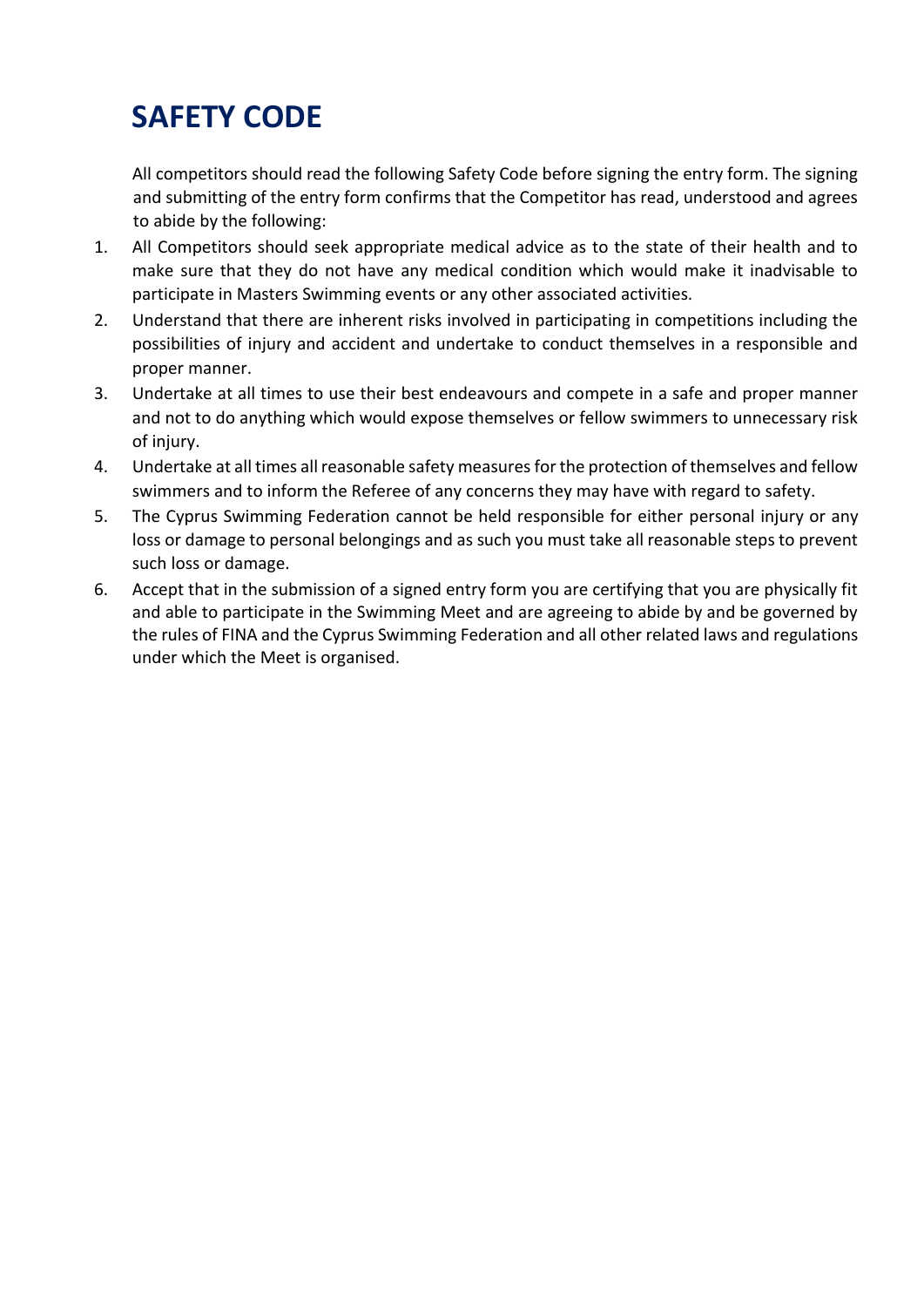



Limassol Olympic Pool, 19-20 October 2019

### **INDIVIDUAL ENTRY FORM**

### **Entries:**

|              | Event | <b>Time</b> |
|--------------|-------|-------------|
| 1            |       |             |
| $\mathbf{D}$ |       |             |
| 3            |       |             |
| 4            |       |             |
| 5            |       |             |
| 6            |       |             |

**Fees:**

| Item                 | <b>Cost</b> |
|----------------------|-------------|
| Registration         | € 20        |
| Events ( $E$ 5 each) |             |
| Total Cost           | €           |

**Registration and entry fees must be paid during the registration on Friday 18th of October 2019.** 

**In submitting this form, I declare that the above information is correct and that I have read, understood and agree to abide by the conditions of this swim meet as outlined in the information pack.** 

SIGNATURE: \_\_\_\_\_\_\_\_\_\_\_\_\_\_\_\_\_\_\_\_\_\_\_\_\_\_\_\_\_\_\_\_\_\_\_\_\_\_ DATE: \_\_\_\_\_\_\_\_\_\_\_\_\_\_\_\_\_\_\_\_\_\_\_\_\_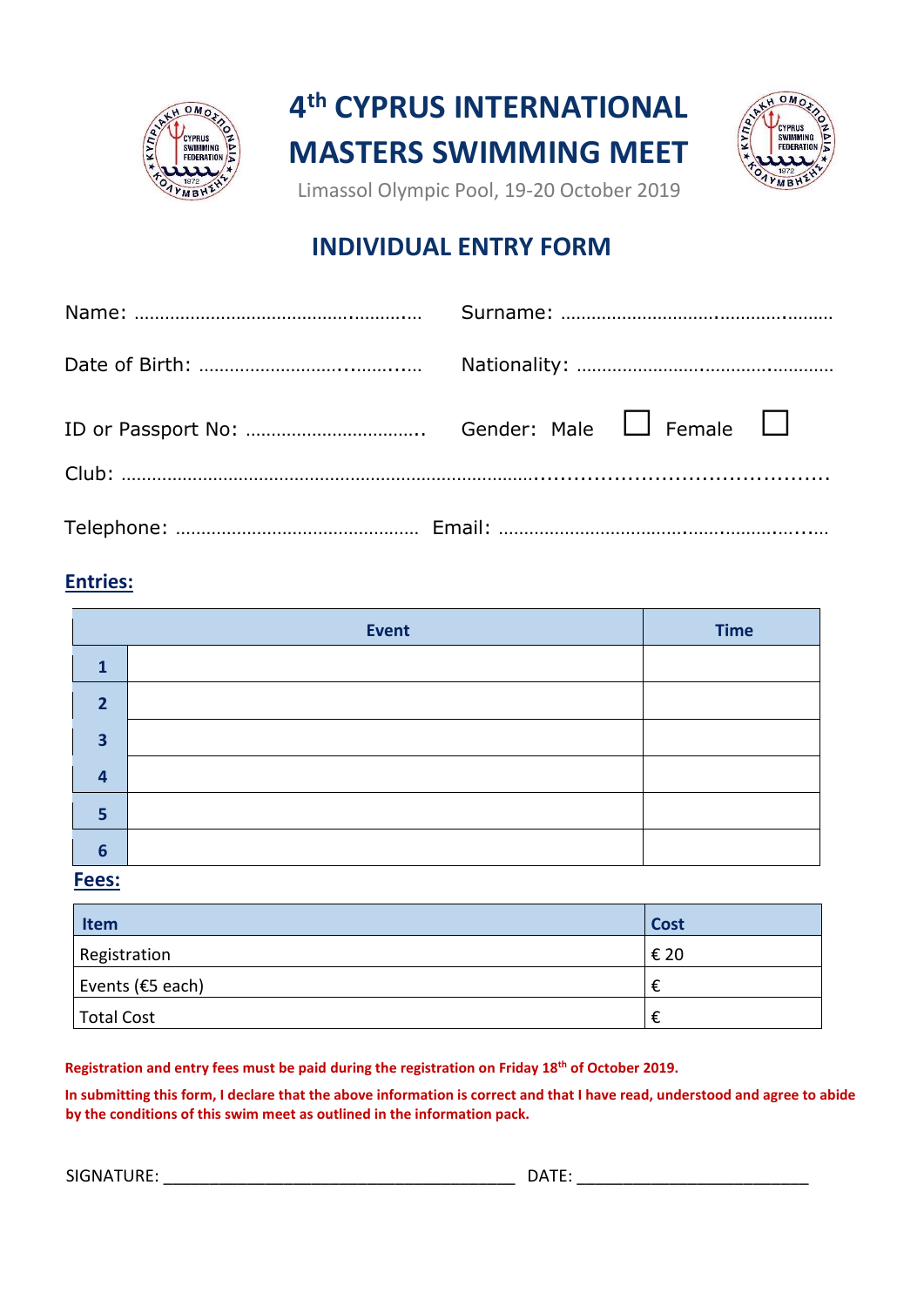



Limassol Olympic Pool, 19-20 October 2019

### **RELAY ENTRY FORM**

### **CLUB: ………………………………………………………………………………**

| 4 x 50m Freestyle Relay Men |                           |     |
|-----------------------------|---------------------------|-----|
| <b>Order</b>                | <b>Swimmer</b>            | Age |
| 1                           |                           |     |
| $\overline{2}$              |                           |     |
| 3                           |                           |     |
| 4                           |                           |     |
|                             | <b>Combined Team Age:</b> |     |

| 4 x 50m Freestyle Relay Women |                           |     |
|-------------------------------|---------------------------|-----|
| <b>Order</b>                  | <b>Swimmer</b>            | Age |
| $\mathbf{1}$                  |                           |     |
| $\overline{2}$                |                           |     |
| 3                             |                           |     |
| $\overline{4}$                |                           |     |
|                               | <b>Combined Team Age:</b> |     |

**Registration and entry fees must be paid during the registration on Friday 18th of October 2019.** 

**In submitting this form, I declare that the above information is correct and that I have read, understood and agree to abide by the conditions of this swim meet as outlined in the information pack.** 

NAME: \_\_\_\_\_\_\_\_\_\_\_\_\_\_\_\_\_\_\_\_\_\_\_\_\_\_\_\_\_\_\_\_\_\_ SIGNATURE: \_\_\_\_\_\_\_\_\_\_\_\_\_\_\_ DATE: \_\_\_\_\_\_\_\_\_\_\_\_\_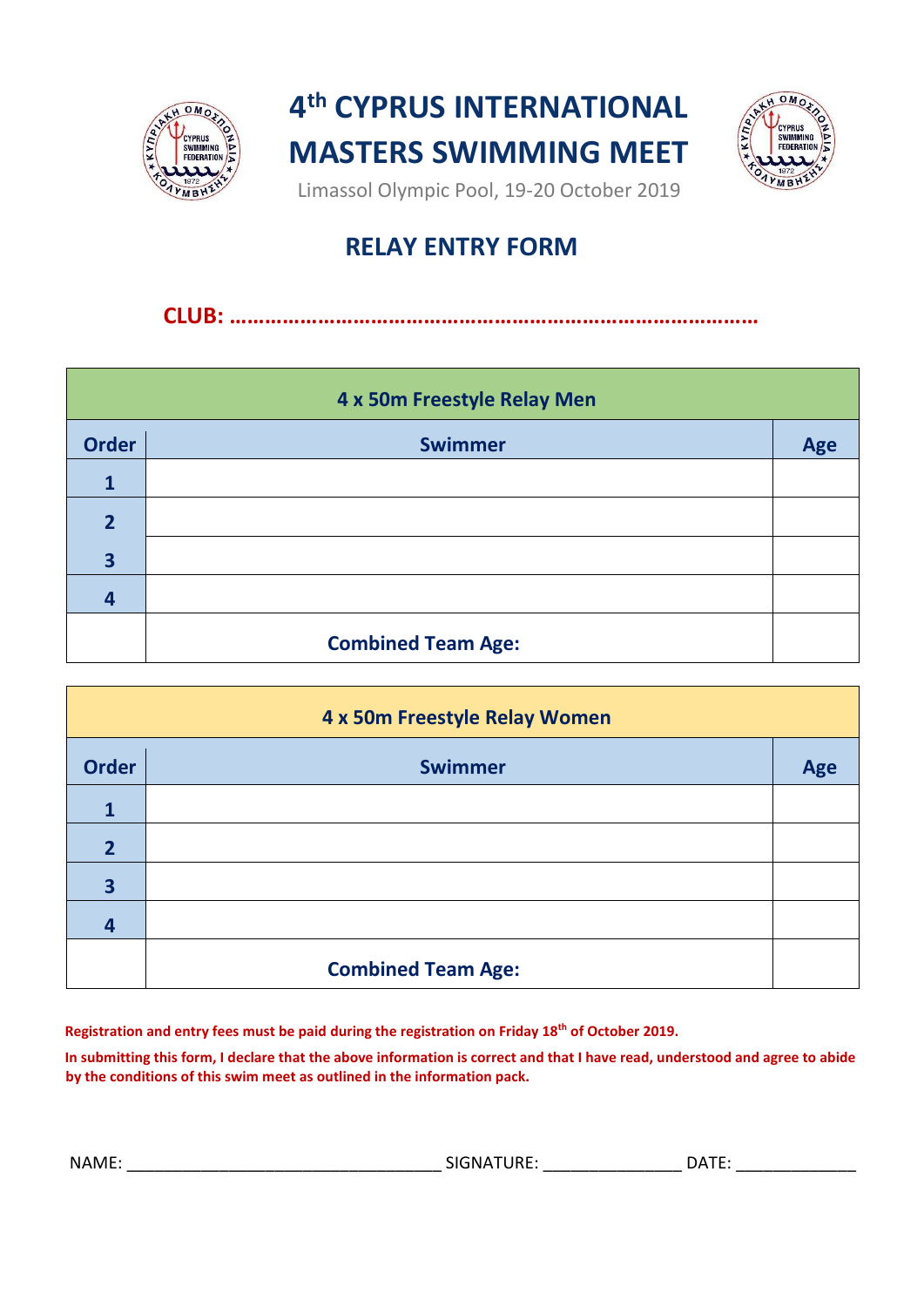



Limassol Olympic Pool, 19-20 October 2019

### **RELAY ENTRY FORM**

### **CLUB: ………………………………………………………………………………**

| 4 x 50m Mixed Freestyle Relay |                           |     |
|-------------------------------|---------------------------|-----|
| <b>Order</b>                  | <b>Swimmer</b>            | Age |
| 1                             |                           |     |
| $\overline{2}$                |                           |     |
| 3                             |                           |     |
| 4                             |                           |     |
|                               | <b>Combined Team Age:</b> |     |

| 4 x 50m Mixed Medley Relay |                           |            |
|----------------------------|---------------------------|------------|
| <b>Order</b>               | <b>Swimmer</b>            | <b>Age</b> |
| 1                          |                           |            |
| $\overline{2}$             |                           |            |
| 3                          |                           |            |
| 4                          |                           |            |
|                            | <b>Combined Team Age:</b> |            |

**Registration and entry fees must be paid during the registration on Friday 18th of October 2019.** 

**In submitting this form, I declare that the above information is correct and that I have read, understood and agree to abide by the conditions of this swim meet as outlined in the information pack.**